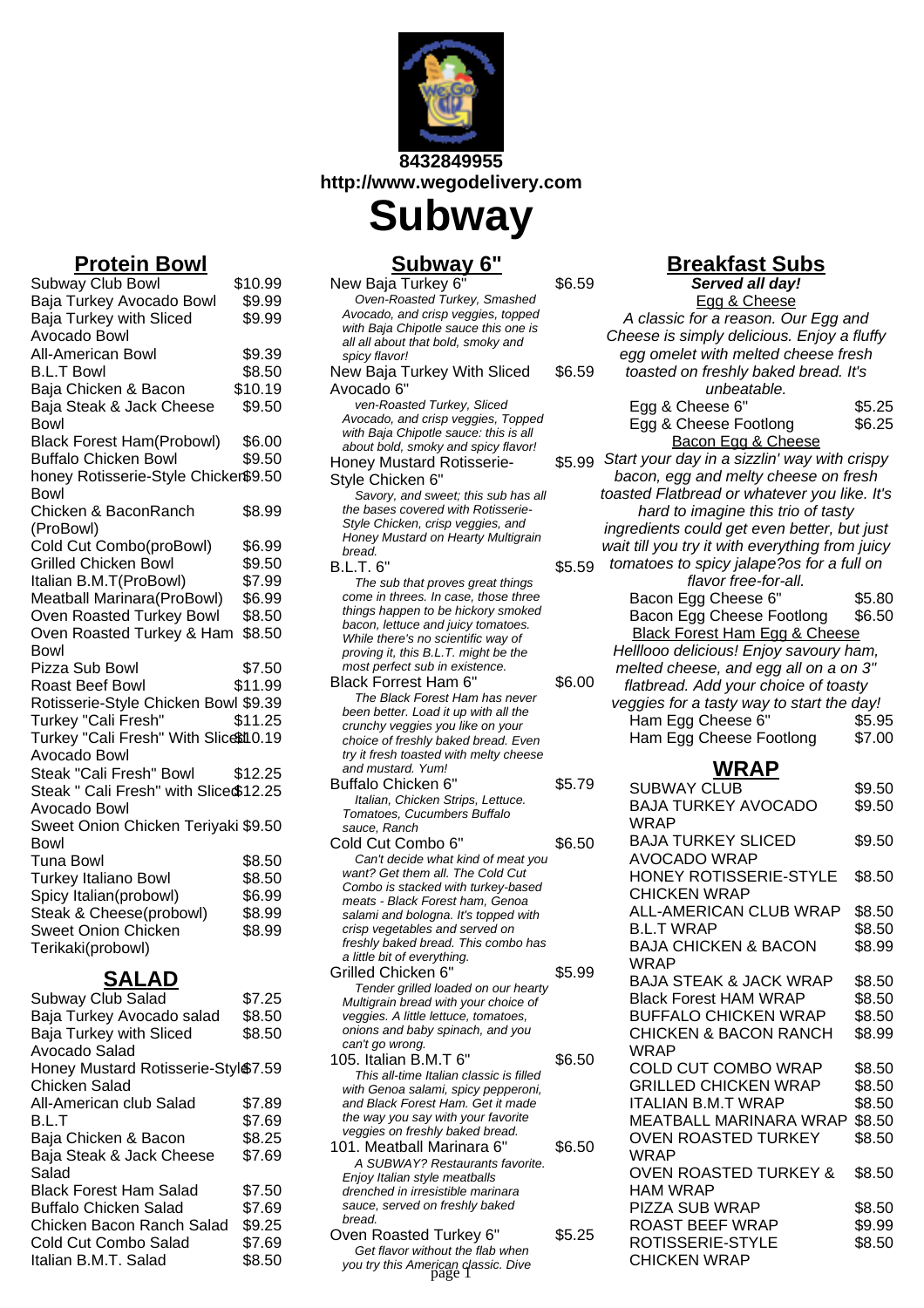| Grilled Chicken Salad<br>Meatball Marinara Salad<br>Oven Roasted Turkey Salad<br>Oven Roasted Turkey & Ham<br>Salad | \$7.69<br>\$7.50<br>\$7.25<br>\$7.59 |
|---------------------------------------------------------------------------------------------------------------------|--------------------------------------|
| Pizza Sub                                                                                                           | \$7.59                               |
| Rotisserie Style Chicken Salad\$7.50                                                                                |                                      |
| Spicy Italian Salad                                                                                                 | \$7.75                               |
| Turkey " Cali Fresh"                                                                                                | \$7.59                               |
| Turkey "Cali Fresh with Sliced \$8.49                                                                               |                                      |
| Avocado Salad                                                                                                       |                                      |
| <b>Steak and Cheese Salad</b>                                                                                       | \$7.50                               |
| Steak "Cali Fresh"                                                                                                  | \$8.59                               |
| Steak "Cali Fresh" with Sliced<br>Avocado Salad                                                                     | \$8.59                               |
| Sweet Onion Chicken Teriyaki \$8.00<br>Salad                                                                        |                                      |
| <b>Tuna Salad Salad</b>                                                                                             | \$7.50                               |
| <b>Turkey Italiano Salad</b>                                                                                        | \$7.59                               |
| Veggie Delite Salad                                                                                                 | \$7.50                               |

## **Make It a Combo!**

**Make your Sub a combo meal by adding one of these options to your shopping cart.**

Combo- Chips & 20 oz. Drink \$2.95 Combo- Cookies with 20 oz. \$2.95 bottled drink

| into tender oven roasted turkey piled<br>sky high with everything from lettuce<br>to tomato to banana peppers, maybe<br>even jalepenos if you're feeling spicy!<br>Oven Roasted Turkey & Ham<br>6" | \$5.99 |
|----------------------------------------------------------------------------------------------------------------------------------------------------------------------------------------------------|--------|
| Enjoy the flavor of tender,                                                                                                                                                                        |        |
| thin-sliced oven roasted turkey and                                                                                                                                                                |        |
| <b>Black Forest Ham with your favorite</b>                                                                                                                                                         |        |
| veggies, from juicy tomatoes to sweet                                                                                                                                                              |        |
| red onions, all served on freshly                                                                                                                                                                  |        |
| baked, Hearty Multigrain bread.                                                                                                                                                                    |        |
| Rotisserie Style Chicken 6"                                                                                                                                                                        | \$6.50 |
| It alright to flip over our NEW                                                                                                                                                                    |        |
| chicken! The Rotisserie Style                                                                                                                                                                      |        |
| Chicken is made with hand pulled, all                                                                                                                                                              |        |
| white meat chicken, raised without                                                                                                                                                                 |        |
| antibiotics. Try it with crisp veggies                                                                                                                                                             |        |
| on freshly baked bread.                                                                                                                                                                            |        |

- Pizza sub melt 6" \$4.79 Hot outta the oven, it's the pizza sub. Enjoy spicy pepperoni, piled high and layered with melt-a-licious cheese and Subway signature marinara sauce. Try it on freshly baked artisan Italian bread today.
- Baja Chicken & Bacon 6" \$6.49 An irresistible sub with Southwest attitude: hand-pulled, Rotisserie-Style Chicken, Pepper Jack Cheese, and Hickory-Smoked Bacon, topped with Baja Chipotle sauce.
- Baja Steak & Jack 6" \$5.99 spicy, cheesy, smoky- this one's got it all. Steak meets Pepper Jack Cheese, with green peppers, red onions, and Baja Chipotle Sauce on Artisan Italian Bread. Try not to fall head over heels.
- 109. Spicy Italian 6" \$6.00 A blend of pepperoni and salami, topped with cheese try it with hot peppers, or your choice of crisp veggies and condiments served hot on freshly baked bread.
- 117. Chicken & Bacon Ranch 6" \$6.50

Saddle up & try the fresh toasted SUBWAY? Chicken & Bacon Ranch Melt sandwich. Stuffed with melted Monterey cheddar cheese, tender all-white meat chicken, crispy bacon, lettuce, tomato, onions and green peppers.

- 141. Steak and Cheese 6" \$6.50 The Steak and Cheese two most elemental, irresistible ingredients in the world - piled high onto freshly baked bread and your choice of crisp veggies
- Sweet Onion Chicken Teriyaki 6" \$6.50 This gourmet speciality features

our all white meat glazed teriyaki chicken strips, raised without antibiotics, and our own fat free sweet onion sauce. With a taste so big you won't believe it has less than 6g of fat!

Tuna 6" \$6.00 Our tasty Tuna Sandwich is simply sumptuous. Flaked tuna, mixed with mayo, and your choice of vegetables, this local favorite can be built to suit your craving. Turkey Italiano 6" \$5.59

Tender oven roasted turkey with genoa salami spicy pepperoni, melty American cheese. All on freshly baked bread with your favorite veggies and topped with our Mvp Parmesan Vinaigrette to make t a sandwich like no other. Veggie Delite 6" \$5.50

 $\widetilde{C}$ rispy, crunchy and classically<br>page 2

| <b>SPICY ITLALIAN WRAP</b>              | \$8.50 |
|-----------------------------------------|--------|
| <b>TURKEY CALI FRESH WRAP</b>           | \$9.50 |
| STEAK CALI FRESH WRAP                   | \$8.99 |
| STEAK & CHEESE WRAP                     | \$8.50 |
| <b>SWEET ONION CHICKEN</b>              | \$8.50 |
| <b>TERIYAKI WRAP</b>                    |        |
| <b>TUNA WRAP</b>                        | \$8.50 |
| <b>TURKEY ITALIANO WRAP</b>             | \$8.50 |
| <b>VEGGIE DELITE</b>                    | \$7.99 |
| Steak Egg & Cheese                      |        |
| No matter what side of the bed you wake |        |
| up on, you'll love this. Yummy egg with |        |

up on, you'll love this. Yummy egg with tender and delicious steak. All covered in melty cheese on freshly baked bread. Oh, what a beautiful breakfast.

Steak Egg Cheese 6" \$5.95 Steak Egg Cheese Footlong \$7.00

## **FRESH MELT**

Baja Chicken & Bacon Melt 6" \$9.69 Rotisserie- Style Chicken, Hickory-Smoked Bacon, and our Baja Chipotle sauce are topped with crisp, veggies and extra Pepper Jack cheese. Baja Chicken & Bacon Melt Footlong \$12.39 Rotisserie- Style Chicken, Hickory-Smoked Bacon, and our Baja Chipotle sauce are topped with crisp, veggies and extra Pepper Jack cheese. Ham & Cheese 6"(Melt) \$6.59 Italian, Ham , Swiss, Tomatoes, Reg Mayo Ham & Cheese Footlong(MELT) \$9.99 Italian, Ham , Swiss, Tomatoes, Reg Mayo Steak & Cheese 6"(MELT) \$5.79 Italian, Shaved Steak, American Cheese, Green Peppers, Red Onions, Reg Mayo Steak & Cheese Footlong(Melt) \$9.99 Italian,Shaved Steak, American Cheese, Green Peppers, Red Onions, Reg Mayo Tuna 6"(Melt) 65.99 Italian, Tuna, Provolone, Red Onions, Parmesan Cheese Tuna Footlong(MELT) \$8.99 Buffalo Chicken 6"(MELT) \$6.59 Italian, Chicken Strips, American Cheese, Tomatoes, Buffalo Sauce, Ranch Buffalo Chicken Footlong(MELT) \$8.99 Chicken Bacon Ranch 6"(MELT) \$7.99 Italian,Bacon, Chicken Strips, Provolone, Tomatoes, Red Onions, Ranch Chicken Bacon Ranch Footlong(MELT) \$11.99 Italian B.M.T 6"(MELT) \$5.99 Italian, Pepperoni, Genoa Salami, Ham, American Cheese, Tomatoes, Green Peppers, Red Onions Italian B.M.T Footlong(MELT) \$8.99 Meatball Marinara 6"(MELT) \$6.39 Italian, Meatballs, American Cheese, Parmesan Cheese Meatball Footlong (MELT) \$8.99 Spicy Italian 6"(MELT) \$5.99 Spicy Italian Footlong(MELT) \$6.99<br>Turkey Breast 6"(MELT) \$6.29 Turkey Breast 6"(MELT) 9-Grain Wheat, Turkey Breast,American Cheese, Tomatoes, Green Peppers, Red Onions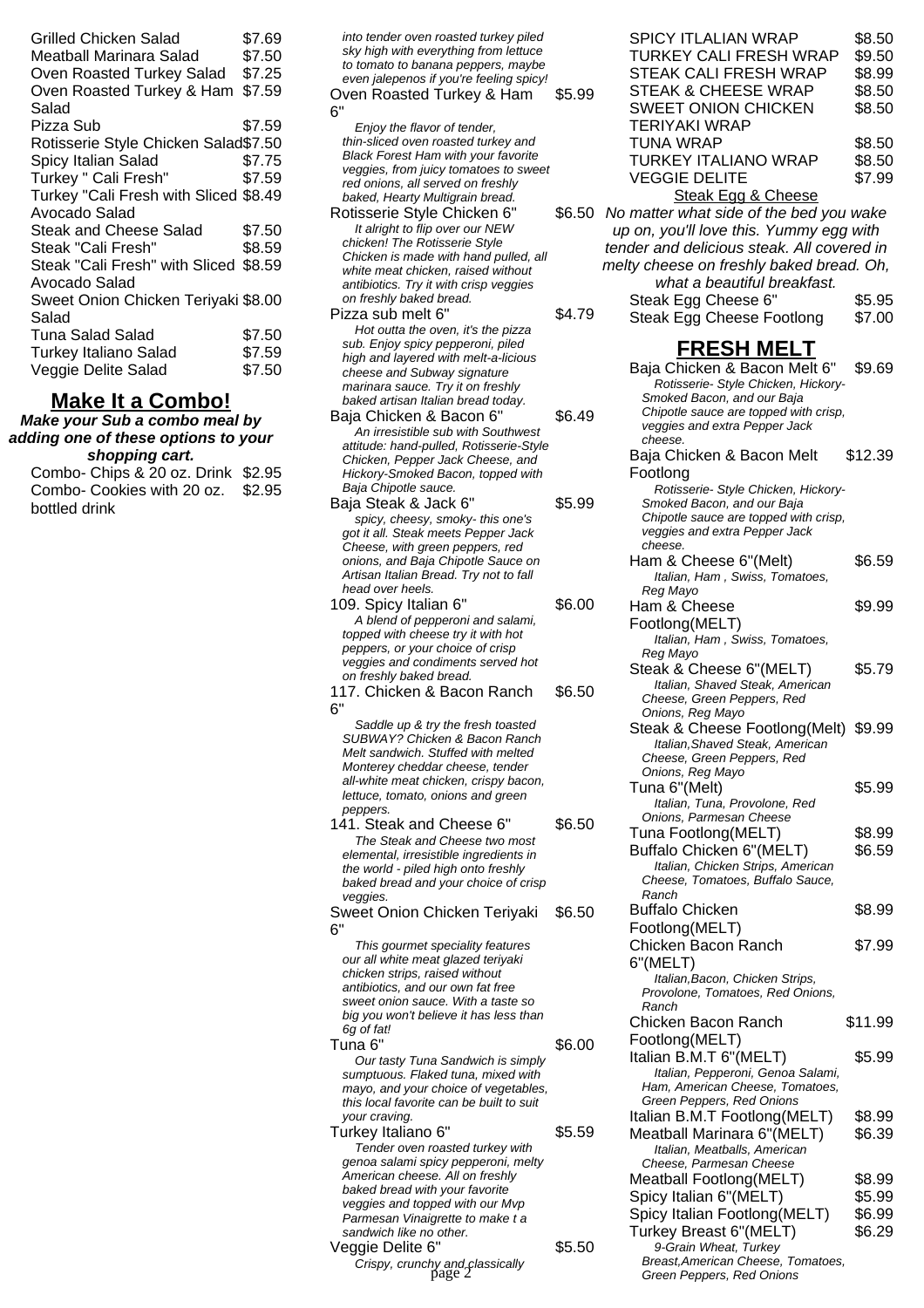delicious. The Veggie Delite? is tangible proof that a sandwich can be high in flavour without being high in fat. Try a delicious combination of lettuce, tomatoes, green peppers, cucumbers and onions with your choice of fat-free condiments on freshly baked bread.

#### Subway Club 6" \$6.99 Roast Beef 6" \$7.59

This tasty number, with less than 6g of fat, is piled high with lean roast beef and your choice of fresh veggies, like crisp green peppers and juicy tomatoes. Want to take it up a notch? Try it with some spicy jalapenos for a kick in the taste buds.

## **FOOTLONG SUB**

Turkey Italiano Footlong \$8.39 Tender oven roasted turkey with genoa salami spicy pepperoni, melty American cheese. All on freshly baked bread with your favorite veggies and topped with our Mvp Parmesan Vinaigrette to make t a sandwich like no other.

New Baja Turkey Avocado Footlong

Oven-Roasted Turkey, Smashed Avocado, and crisp veggies, topped with Baja Chipotle sauce this one is all all about that bold, smoky and spicy flavor!

B.L.T. Footlong \$8.39 The sub that proves great things come in threes. In case, those three things happen to be hickory smoked bacon, lettuce and juicy tomatoes. While there's no scientific way of proving it, this B.L.T. might be the most perfect sub in existence.

Baja Chicken & Bacon Footlong\$10.19 An irresistible sub with Southwest attitude: hand-pulled, Rotisserie-Style Chicken, Pepper Jack Cheese, and Hickory-Smoked Bacon, topped with Baja Chipotle sauce.

Baja Steak & Jack Footlong \$9.39 Spicy, cheesy, smoky- this one's got it all. Steak meets Pepper Jack Cheese, with green peppers, red onions, and Baja Chipotle Sauce on Artisan Italian Bread. Try not to fall head over heels. Steak "Cali Fresh" with Sliced \$11.99

Avocado Footlong The Cali Steak is a hit in any time zone , made on our freshly bcious steak, hickory smoked bacon, fresh avocado, baked Multigrain bread with delicious steak, Hickory smoked bacon, fresh avocado, BelGioioso Fresh Mozzarella and fresh veggies of your choice. Baja Turkey with Sliced Avocado Footlong \$9.99 Oven-Roasted Turkey, Sliced Avocado, and crisp veggies, Topped with Baja Chipotle sauce: this is all about bold, smoky and spicy flavor! Honey Mustard Rotisserie-Style \$9.99 Chicken Footlong Savory, and sweet; this sub has all the bases covered with Rotisserie-Style Chicken, crisp veggies, and Honey Mustard on Hearty Multigrain bread.

Grilled Chicken Footlong \$9.39 Tender grilled loaded on our hearty Multigrain bread with your choice of veggies. A little lettuce, tomatoes, onions and baby spinach, and you can't go wrong. Turkey "Cali Freeble" Footlong \$10.99 Turkey Breast Footlong(MELT) \$8.99

## **Pizza NO COMBO WITH PIZZA**

Personal Pizza \$5.50

## **SIDES**

| \$1.39 |
|--------|
| \$0.89 |
| \$1.39 |
|        |

## **ATTENTION:**

\$9.99 **WeGo Delivery is not affiliated with this vendor we are merely a delivery service. Due to fact that it is done this way the menus prices are slightly different to cover the cost on our end for using this vendor. Also additional cost 5% service tax , lunch/dinner delivery fee, and a mileage fee if you're over 3 miles from any restaurant you chose. Prices are subject to change. If the restaurant charge extra for any changes you requested for your order or a restaurant price increase during the transaction you will be charged. Thank you for using WeGo Delivery Service . WeGo!**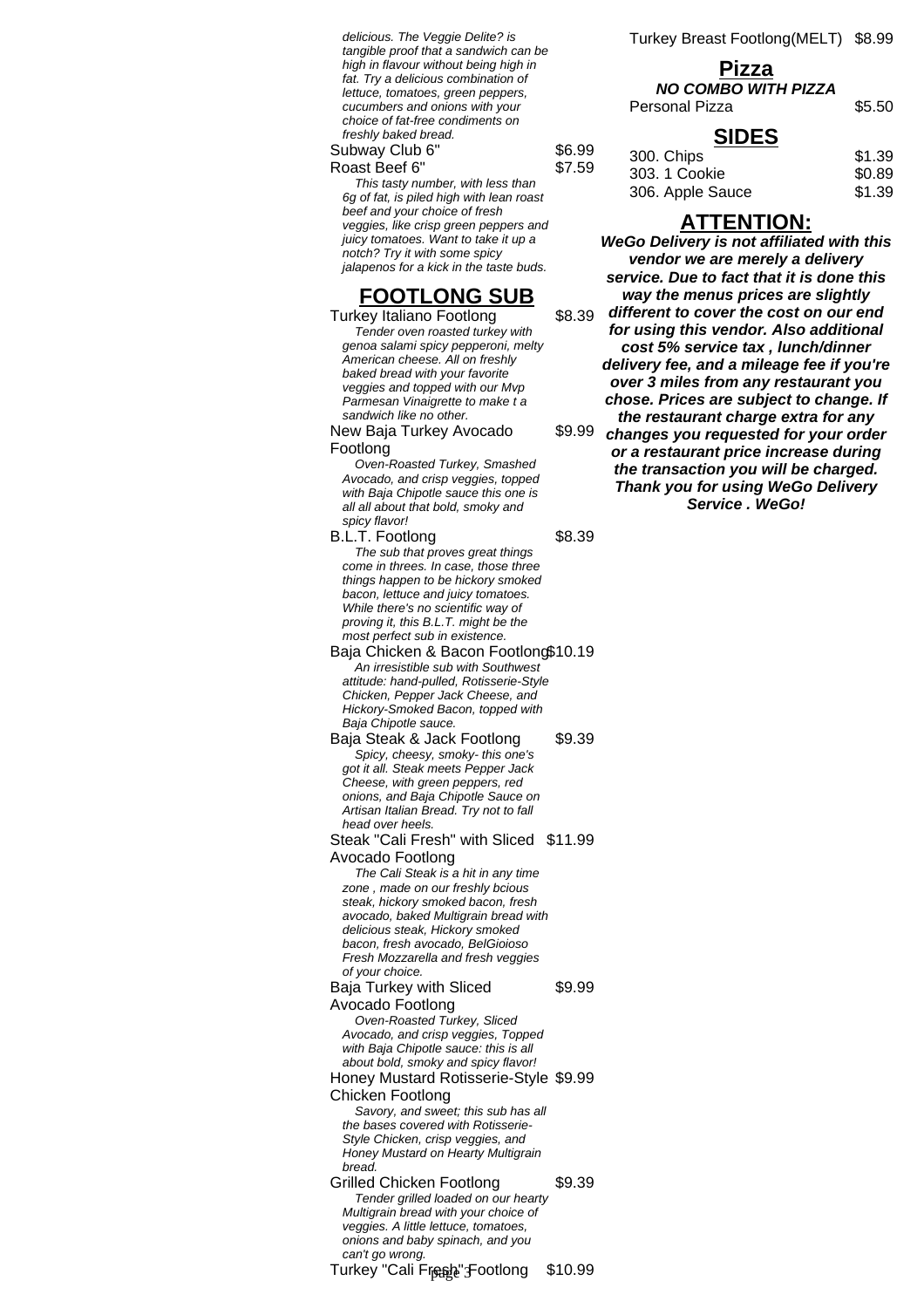West coast, east coast, it doesn't matter to us. We make our Cali Turkey for anyone, on Freshly baked Hearty Multigrain bread loaded with oven roasted turkey, Hickory smoked bacon, smashed avocado, BelGioioso Fresh Mozzarella, mayo, and baby spinach. Oven Roasted Turkey Footlong \$8.00 Get flavor without the flab when you try this American classic. Dive into tender oven roasted turkey piled sky high with everything from lettuce to tomato to banana peppers, maybe even jalepenos if you're feeling spicy! Veggie Delite Footlong \$7.25 Crispy, crunchy and classically delicious. The Veggie Delite? is tangible proof that a sandwich can be high in flavour without being high in fat. Try a delicious combination of lettuce, tomatoes, green peppers, cucumbers and onions with your choice of fat-free condiments on freshly baked bread. 106. Italian B.M.T. Footlong \$8.80 This all-time Italian classic is filled with Genoa salami, spicy pepperoni, and Black Forest Ham. Get it made the way you say with your favorite veggies on freshly baked bread. BUFFALO CHICKEN Footlong \$8.99 Italian, Chicken Strips, Lettuce. Tomatoes, Cucumbers Buffalo sauce, Ranch Roast Beef Footlong \$11.99 This tasty number, with less than 6g of fat, is piled high with lean roast beef and your choice of fresh veggies, like crisp green peppers and juicy tomatoes. Want to take it up a notch? Try it with some spicy jalapenos for a kick in the taste buds. Oven Roasted Turkey & Ham Footlong \$8.39 Enjoy the flavor of tender, thin-sliced oven roasted turkey and Black Forest Ham with your favorite veggies, from juicy tomatoes to sweet red onions, all served on freshly baked, Hearty Multigrain bread. Pizza Sub Melt Footlong \$6.99 Hot outta the oven, it's the pizza sub. Enjoy spicy pepperoni, piled high and layered with melt-a-licious cheese and Subway signature marinara sauce. Try it on freshly baked artisan Italian bread today. Turkey "Cali Fresh" with Sliced \$10.99 Avocado Footlong West coast, east coast, it doesn't matter to us. We make our Cali Turkey for anyone, on freshly baked Hearty Multigrain bread loaded with oven roasted turkey, hickory smoked bacon, fresh avocado, BelGioioso Fresh Mozzarella, Mayo, and baby spinach. Cold Cut Combo Footlong \$8.80 Can't decide what kind of meat you want? Get them all. The Cold Cut Combo is stacked with turkey-based meats - Black Forest ham, Genoa salami and bologna. It's topped with crisp vegetables and served on freshly baked bread. This combo has a little bit of everything. 110. Spicy Italian Footlong \$7.85 A blend of pepperoni and salami, topped with cheese try it with hot peppers, or your choice of crisp veggies and condiments served hot on freshly baked bread. Steak "Cali Fresh" Footlong \$11.99 The Cali Steak is a hit in any time zone, made on our freshly baked